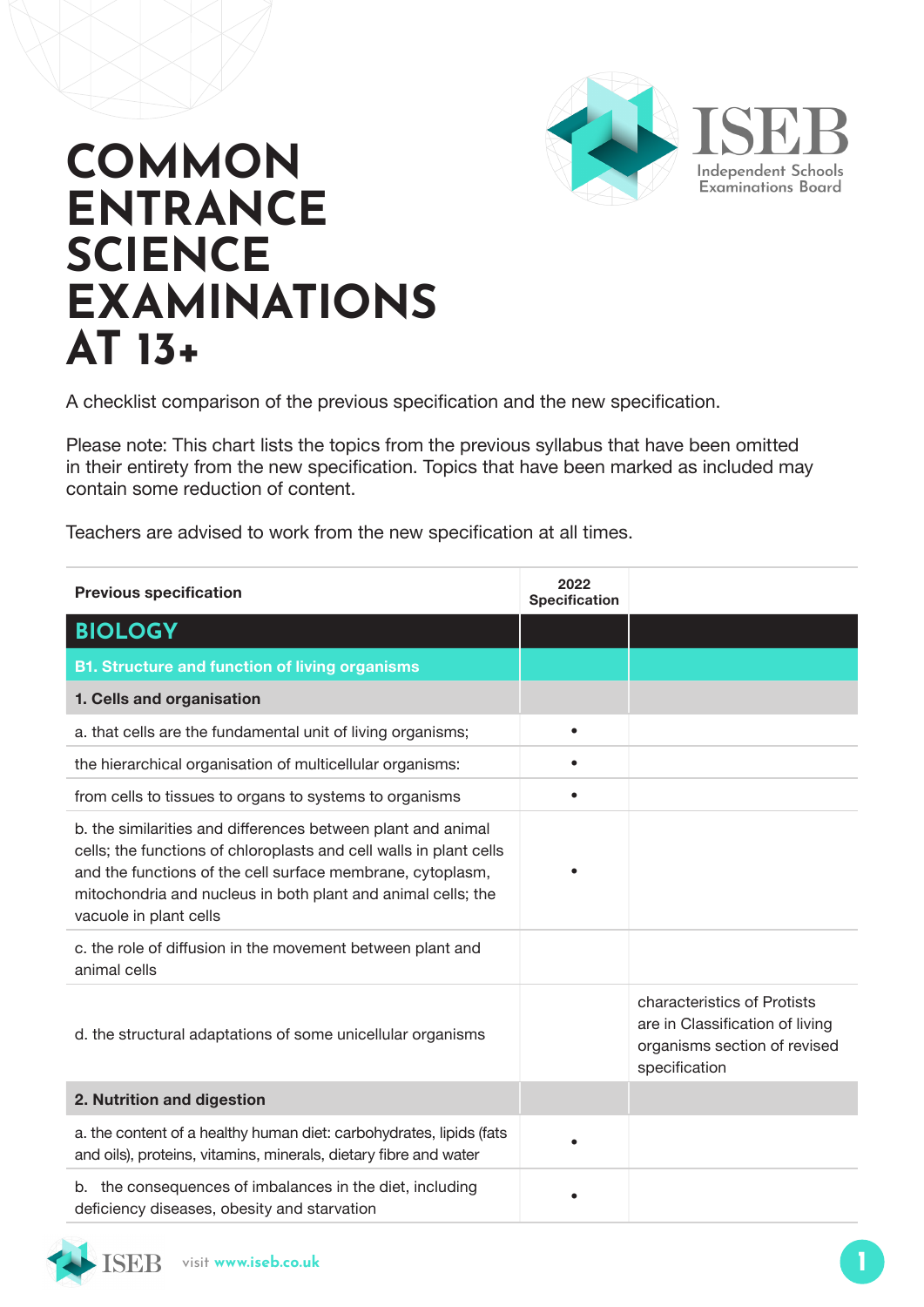| 3. Gas exchange systems                                                                                                                                                                                                                                                                             |                                                                                                                               |
|-----------------------------------------------------------------------------------------------------------------------------------------------------------------------------------------------------------------------------------------------------------------------------------------------------|-------------------------------------------------------------------------------------------------------------------------------|
| a. the structure and functions of the gas exchange system in<br>humans, including adaptations to function                                                                                                                                                                                           | Year 6 2a                                                                                                                     |
| b. the mechanism of breathing to move air in and out of the<br>lungs, using a pressure model to explain the movement of<br>gases, including simple measurements of lung volume                                                                                                                      |                                                                                                                               |
| c. the impact of exercise, asthma and smoking on the human<br>gas exchange system                                                                                                                                                                                                                   | reduced                                                                                                                       |
| 4. Reproduction in animals                                                                                                                                                                                                                                                                          |                                                                                                                               |
| a. reproduction in humans (as an example of a mammal),<br>including the structure and function of the male and female<br>reproductive systems; the menstrual cycle (without details of<br>hormones), gametes, fertilisation                                                                         |                                                                                                                               |
| hormonal control will not be examined                                                                                                                                                                                                                                                               |                                                                                                                               |
| gestation and birth, to include the effect of maternal lifestyle<br>on the fetus                                                                                                                                                                                                                    |                                                                                                                               |
| the physical and emotional changes which take place during<br>adolescence                                                                                                                                                                                                                           |                                                                                                                               |
| 5. Reproduction in plants                                                                                                                                                                                                                                                                           |                                                                                                                               |
| a. reproduction in plants, including flower structure; wind<br>and insect pollination, fertilisation; seed and fruit formation<br>and dispersal, including quantitative investigation of some<br>dispersal mechanisms                                                                               | not fertilisation                                                                                                             |
| 6. Health                                                                                                                                                                                                                                                                                           |                                                                                                                               |
| a. the effects of recreational drugs (including substance<br>misuse) on behaviour, health and life processes.                                                                                                                                                                                       |                                                                                                                               |
| b. that the growth and reproduction of bacteria and the<br>replication of viruses can affect health; how the body's natural<br>defences may be enhanced by medicines                                                                                                                                | reduced                                                                                                                       |
|                                                                                                                                                                                                                                                                                                     |                                                                                                                               |
| <b>B2. Material cycles and energy</b>                                                                                                                                                                                                                                                               |                                                                                                                               |
| 1. Photosynthesis                                                                                                                                                                                                                                                                                   |                                                                                                                               |
| a. the reactants in, and products of, photosynthesis, and a<br>word summary for photosynthesis; that plants need carbon<br>dioxide, water and light for photosynthesis, and produce<br>biomass and oxygen                                                                                           |                                                                                                                               |
| b. the dependence of almost all life on Earth on the ability of<br>photosynthetic organisms, such as plants and algae, to use<br>sunlight in photosynthesis to build organic molecules which<br>are an essential energy source to maintain levels of oxygen<br>and carbon dioxide in the atmosphere |                                                                                                                               |
| c. the adaptations of leaves for photosynthesis; the role of<br>stomata in gas exchange in plants                                                                                                                                                                                                   |                                                                                                                               |
| d. the role of root hairs in absorbing water and minerals<br>from the soil; that nitrogen and other elements, in addition to<br>carbon, oxygen and hydrogen, are required for plant growth                                                                                                          | the root har cell as an example<br>of a plant cell could be examined.<br>The uptake of minerals into<br>the plant is Year 3.2 |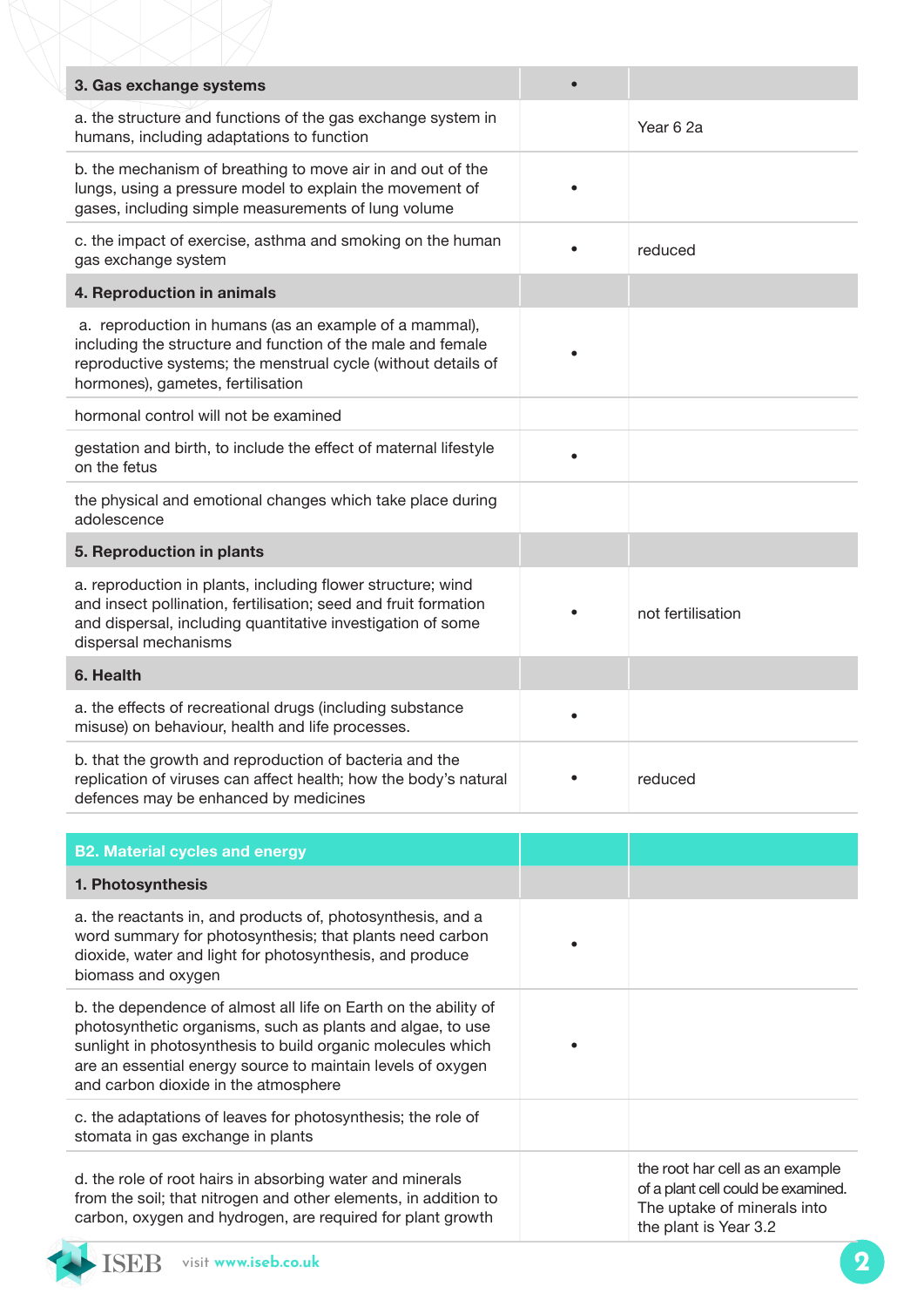| 2. Cellular respiration                                                                                                                             |  |
|-----------------------------------------------------------------------------------------------------------------------------------------------------|--|
| a. that aerobic respiration involves a reaction in cells between<br>oxygen and food, in which glucose is broken down to carbon<br>dioxide and water |  |
| to summarise aerobic respiration in a word equation                                                                                                 |  |
| b. the process of anaerobic respiration in humans, including<br>fermentation, and a word summary for anaerobic respiration                          |  |
| c. the differences between aerobic and anaerobic respiration;<br>the implications for the organism                                                  |  |
| d. that the reactants and products of respiration are<br>transported throughout the body in the bloodstream                                         |  |
| e. the global significance of photosynthesis and respiration<br>in maintaining the levels of carbon dioxide in the atmosphere                       |  |

| <b>B3. Interactions and interdependences</b>                                                                                |           |                                     |
|-----------------------------------------------------------------------------------------------------------------------------|-----------|-------------------------------------|
| 1. Relationships in an ecosystem                                                                                            |           |                                     |
| a. the interdependence of organisms in an ecosystem,<br>including food webs                                                 | $\bullet$ |                                     |
| b. about ways in which living things and the environment can<br>be protected, and the importance of sustainable development |           |                                     |
| c. how predation and competition for resources affect the size<br>of populations (e.g. bacteria, growth of vegetation)      |           | only in the context of food<br>webs |

| <b>B4. Genetics and evolution</b>                                                                                                                               |   |
|-----------------------------------------------------------------------------------------------------------------------------------------------------------------|---|
| 1. Variation, classification and inheritance                                                                                                                    |   |
| a. the variation between individuals within a species being<br>continuous or discontinuous, to include measurement and<br>graphical representation of variation |   |
| b. that differences exist between species                                                                                                                       |   |
| c. the classification of living things into the major taxonomic<br>groups                                                                                       | ٠ |

| <b>CHEMISTRY</b>                                                                                                                                                                                                         |  |
|--------------------------------------------------------------------------------------------------------------------------------------------------------------------------------------------------------------------------|--|
| C1. The particulate nature of matter                                                                                                                                                                                     |  |
| a. the properties of the different states of matter (solid, liquid<br>and gas) in terms of the particle model, including gas pressure<br>and diffusion                                                                   |  |
| b. Brownian Motion                                                                                                                                                                                                       |  |
| c. changes of state in terms of the particle model; similarities<br>and differences, including density differences, between solids,<br>liquids and gases; changes with temperature in motion and<br>spacing of particles |  |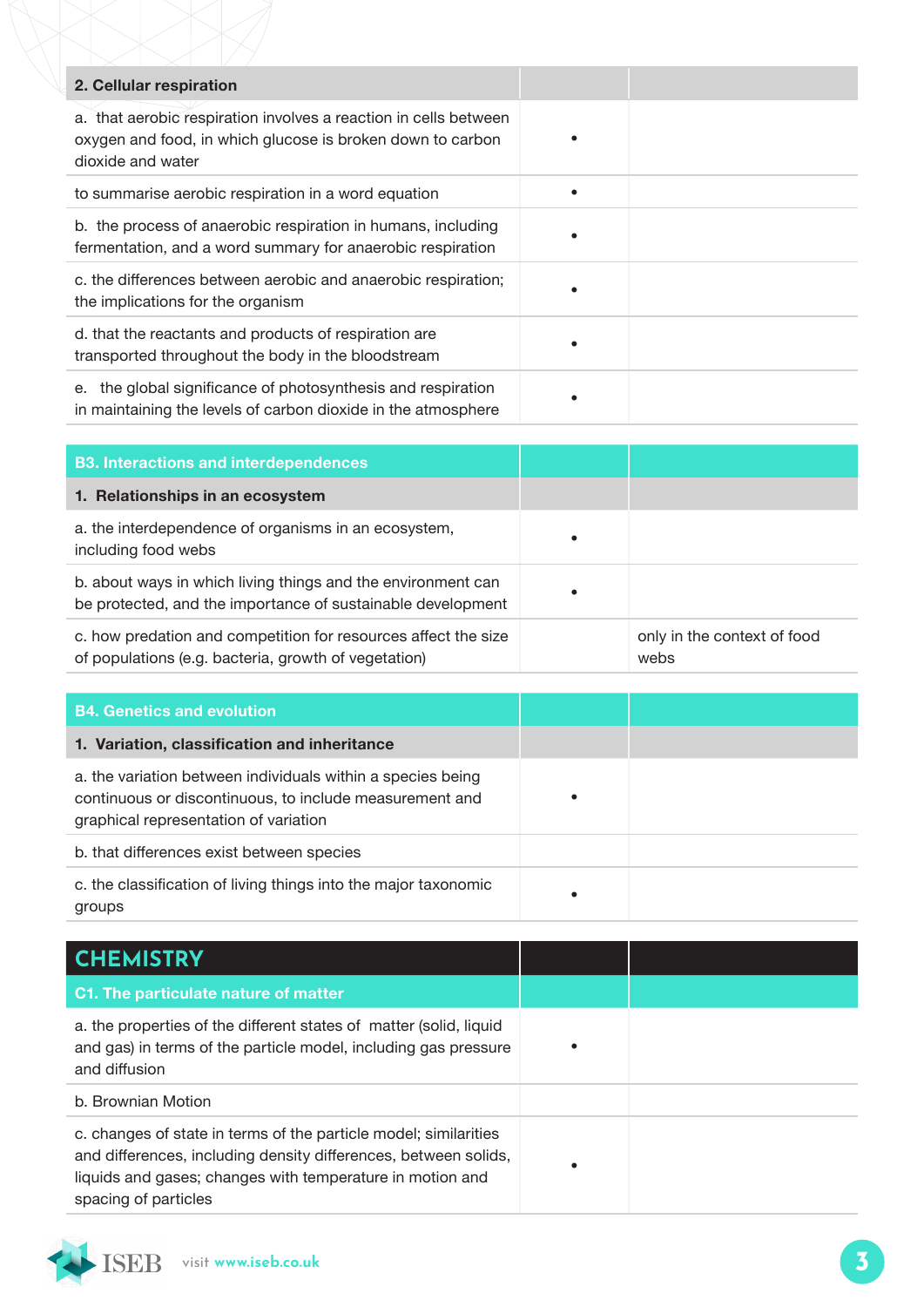| C2. Atoms, elements and compounds                                                                                                                                                                                                                                 |  |
|-------------------------------------------------------------------------------------------------------------------------------------------------------------------------------------------------------------------------------------------------------------------|--|
| a. the simple (Dalton) atomic model                                                                                                                                                                                                                               |  |
| b. chemical symbols and formulae for elements and<br>compounds                                                                                                                                                                                                    |  |
| c. the differences between atoms, elements and compounds                                                                                                                                                                                                          |  |
| d. how elements vary widely in their physical properties,<br>including appearance, state at room temperature, magnetic<br>properties and thermal and electrical conductivity, and to how<br>use these properties to classify elements as metals or non-<br>metals |  |

| C3. Pure and impure substances; physical changes                                                                                                                     |           |          |
|----------------------------------------------------------------------------------------------------------------------------------------------------------------------|-----------|----------|
| a. the concept of a pure substance                                                                                                                                   |           |          |
| b. the identification of pure substances                                                                                                                             | $\bullet$ |          |
| c. to relate changes of state to energy transfers (qualitative)                                                                                                      |           | in $11+$ |
| d. conservation of mass for physical changes                                                                                                                         |           | in $11+$ |
| e. mixtures, including dissolving                                                                                                                                    |           |          |
| f. the composition of the atmosphere                                                                                                                                 |           |          |
| g. simple techniques for separating mixtures: filtration,<br>evaporation, distillation and chromatography                                                            |           |          |
| h. about the variation of solubility with temperature, the<br>formation of saturated solutions and the differences in<br>solubility of solutes in different solvents |           |          |

| <b>C4. Chemical reactions</b>                                                                                                                                                                                |                            |
|--------------------------------------------------------------------------------------------------------------------------------------------------------------------------------------------------------------|----------------------------|
| a. conservation of mass in chemical reactions                                                                                                                                                                |                            |
| b. combustion reactions                                                                                                                                                                                      |                            |
| c. the production of carbon dioxide by human activity and the<br>impact on climate                                                                                                                           |                            |
| d. thermal decomposition reactions                                                                                                                                                                           |                            |
| e. oxidation and displacement reactions                                                                                                                                                                      | not displacement reactions |
| f. the order of metals and carbon in the reactivity series                                                                                                                                                   |                            |
| g. the use of carbon in obtaining metals from metal oxides                                                                                                                                                   |                            |
| h. the definition of acids and alkalis in terms of neutralisation;<br>the reactions of acids with metals to produce a salt plus<br>hydrogen; reactions of acids with alkalis to produce a salt plus<br>water |                            |
| i. the pH scale for measuring acidity/alkalinity and indicators                                                                                                                                              |                            |
| j. the chemical properties of metal and nonmetal oxides with<br>respect to acidity                                                                                                                           |                            |
| k. the effect of acidity on the environment                                                                                                                                                                  |                            |

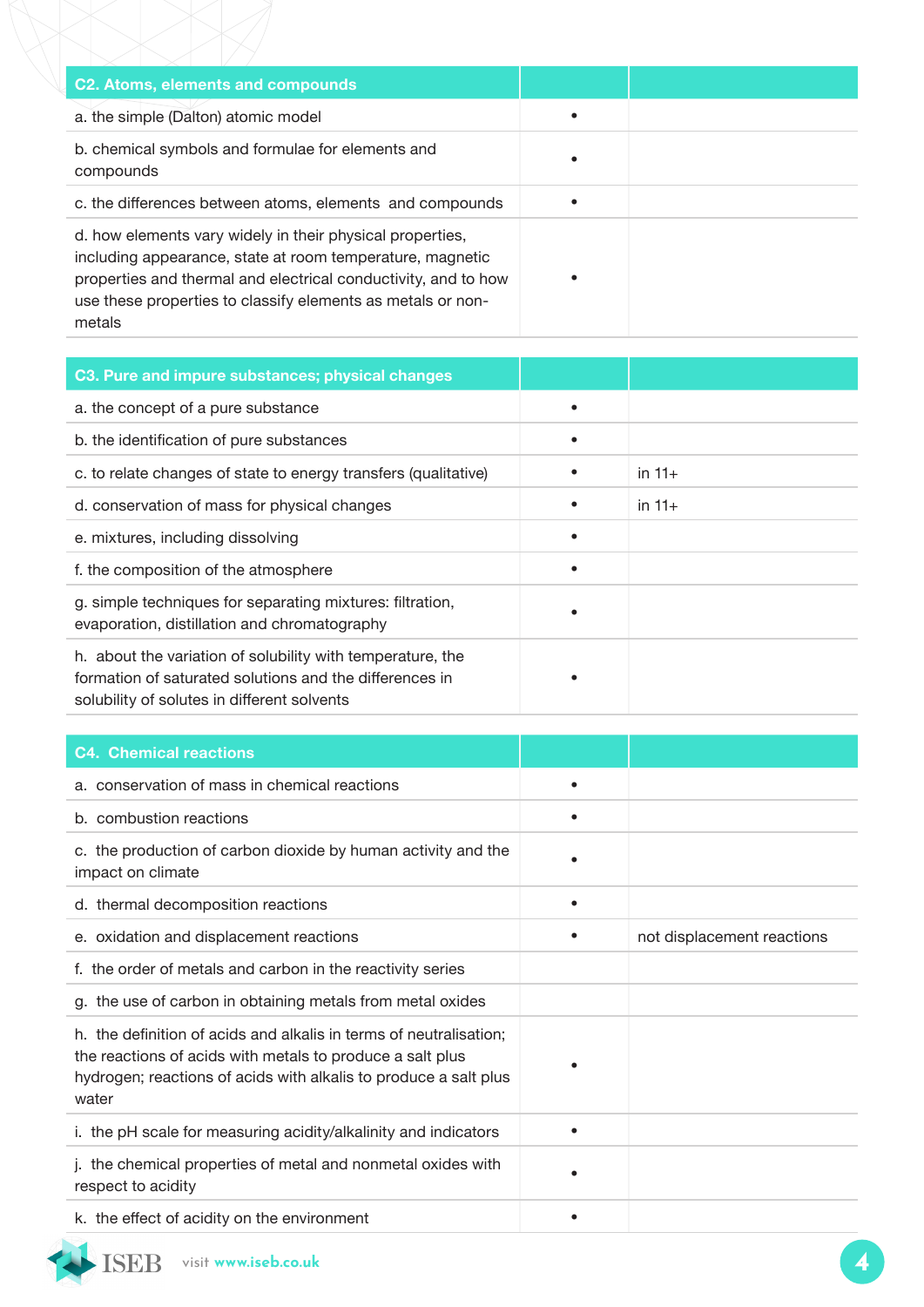| <b>PHYSICS</b>                                                                                                                                                                                                                                                                                                                            |                                                                                                               |
|-------------------------------------------------------------------------------------------------------------------------------------------------------------------------------------------------------------------------------------------------------------------------------------------------------------------------------------------|---------------------------------------------------------------------------------------------------------------|
| P1. Energy                                                                                                                                                                                                                                                                                                                                |                                                                                                               |
| 1. Energy resources                                                                                                                                                                                                                                                                                                                       |                                                                                                               |
| a. fuels and energy resources, including oil, gas, coal,<br>biomass, food, wind, waves and batteries; the distinction<br>between renewable and non-renewable resources                                                                                                                                                                    |                                                                                                               |
| b. that the Sun is the ultimate source of most of the Earth's<br>energy resources and to relate this to how coal, oil and gas<br>are formed                                                                                                                                                                                               |                                                                                                               |
| c. that electricity is generated using a variety of energy<br>resources                                                                                                                                                                                                                                                                   |                                                                                                               |
| 2. Changes in systems                                                                                                                                                                                                                                                                                                                     |                                                                                                               |
| a. energy as a quantity that can be quantified and calculated                                                                                                                                                                                                                                                                             |                                                                                                               |
| b. ways in which energy can be usefully transferred and<br>stored, comparing the starting with the final conditions of<br>a system and describing increases and decreases in the<br>amounts of energy associated with movements, temperatures,<br>changes in positions in a field, in elastic distortions and in<br>chemical compositions | Note the change in emphasis<br>to transfer of energy between<br>stores along pathways. See<br>briefing paper. |
| 3. Conservation of energy                                                                                                                                                                                                                                                                                                                 |                                                                                                               |
| a. that the total energy has the same value before and after a<br>change                                                                                                                                                                                                                                                                  |                                                                                                               |
| b. that although energy is always conserved, it may be<br>dissipated, reducing its availability as a resource                                                                                                                                                                                                                             |                                                                                                               |

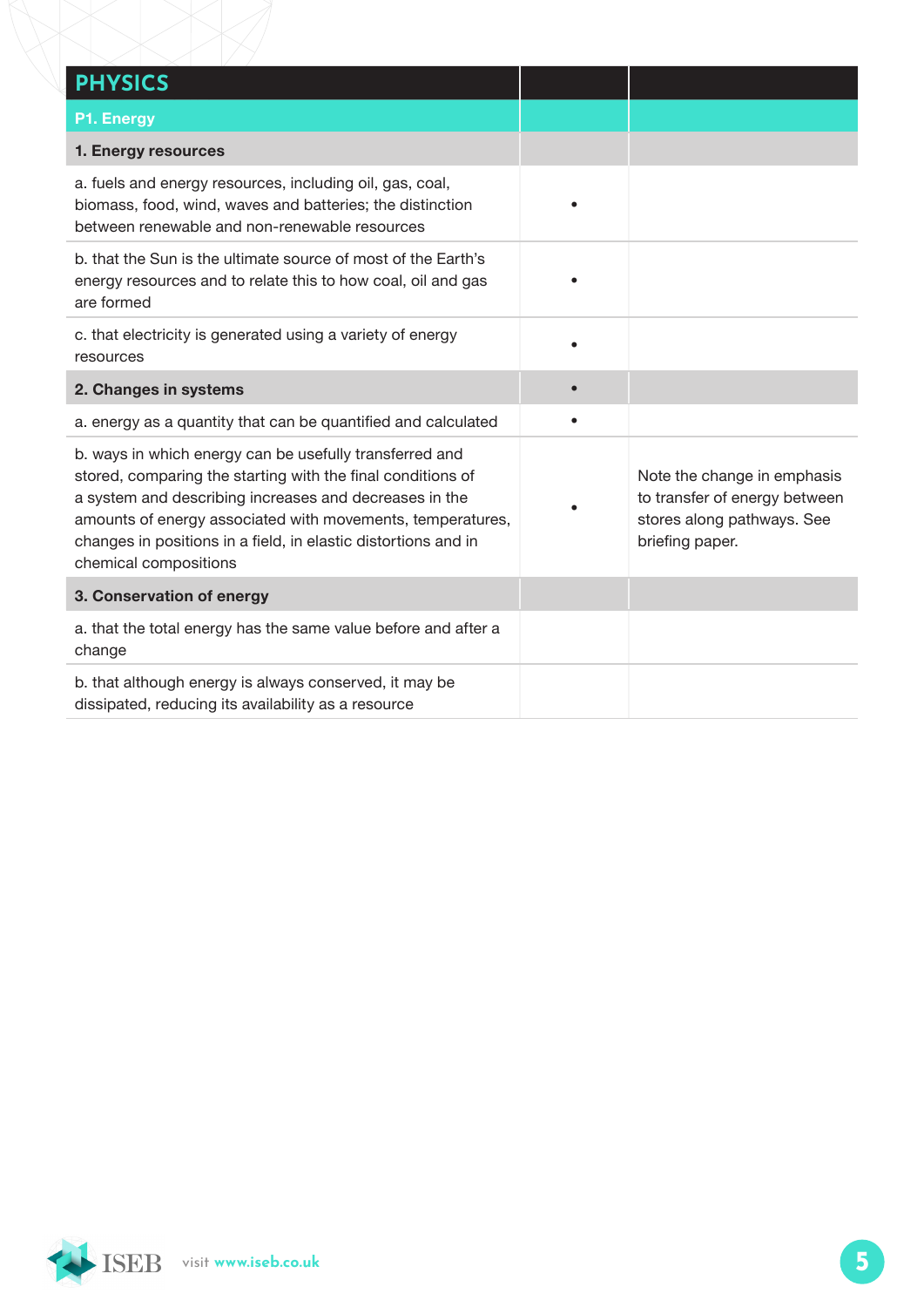| <b>P2. Motion and forces</b>                                                                                                                                                           |            |                                                                                                            |
|----------------------------------------------------------------------------------------------------------------------------------------------------------------------------------------|------------|------------------------------------------------------------------------------------------------------------|
| 1. Describing motion                                                                                                                                                                   |            |                                                                                                            |
| a. scientific units                                                                                                                                                                    | $\bullet$  |                                                                                                            |
| b. how to determine the speed of a moving object and to use<br>the quantitative relationship between speed, distance and<br>time; relative motion: trains and cars passing one another |            |                                                                                                            |
| c. forces as pushes or pulls, arising from the interaction<br>between two objects; forces measured in newtons,<br>measurements of stretch or compression as force is changed           |            |                                                                                                            |
| d. forces being needed to cause objects to stop or start<br>moving, or to change their speed or direction of motion<br>(qualitative only)                                              |            |                                                                                                            |
| e. using force arrows in diagrams, adding forces in one<br>dimension, balanced and unbalanced forces                                                                                   |            |                                                                                                            |
| f. that unbalanced forces change the speed or direction of<br>objects and that balanced forces produce no change in the<br>movement of an object                                       |            |                                                                                                            |
| g. opposing forces and equilibrium: weight held by stretched<br>spring or supported on a compressed surface                                                                            | <b>YES</b> |                                                                                                            |
| h. forces: associated with deforming objects; stretching and<br>squashing - springs; force-extension linear relation; Hooke's<br>Law as a special case                                 |            | recommended practical -<br>measure the stretching or<br>compression of a spring when<br>weights are added. |
| i. forces: rubbing and friction between surfaces, pushing<br>things out of the way; resistance to motion of air and water                                                              |            |                                                                                                            |
| 2. Force and rotation                                                                                                                                                                  |            |                                                                                                            |
| a. that forces can cause objects to turn about a pivot                                                                                                                                 |            |                                                                                                            |
| b. that simple machines give bigger force but at the expense<br>of smaller movement (and vice versa) - product of force and<br>displacement unchanged                                  |            | Y5 knowledge - levers                                                                                      |
| c. moment as the turning effect of a force                                                                                                                                             |            |                                                                                                            |
| the principle of moments and its application to situations<br>involving one pivot                                                                                                      |            |                                                                                                            |
| 3. Force and pressure                                                                                                                                                                  |            |                                                                                                            |
| a. pressure measured by ratio of force over area - acting<br>normal to any surface                                                                                                     |            |                                                                                                            |
| b. the quantitative relationship between force, area and<br>pressure and its application                                                                                               |            |                                                                                                            |
| (e.g. the use of skis and snowboards, the effect of sharp<br>blades)                                                                                                                   |            |                                                                                                            |
| 4. Density                                                                                                                                                                             |            |                                                                                                            |
| a. density and its measurement                                                                                                                                                         |            |                                                                                                            |

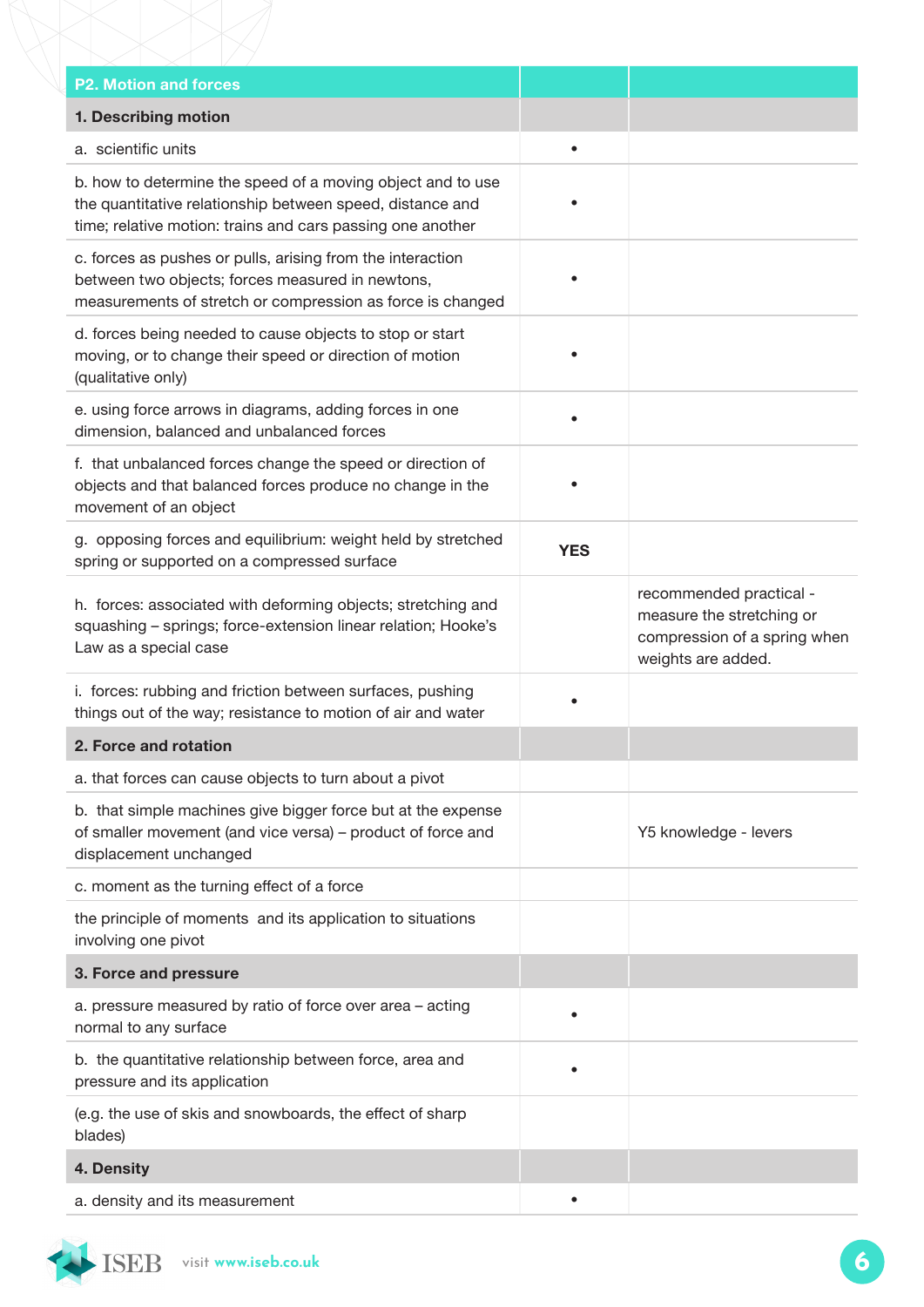| <b>P3. Waves</b>                                                                                                                                                                                                                                                                    |                          |                           |
|-------------------------------------------------------------------------------------------------------------------------------------------------------------------------------------------------------------------------------------------------------------------------------------|--------------------------|---------------------------|
| 1. Sound waves                                                                                                                                                                                                                                                                      |                          |                           |
| a. that sound needs a medium to travel; the speed of sound<br>in air, in water, in solids; echoes, reflection and absorption<br>of sound; that sound is produced by vibrations of objects,<br>in loud speakers, detected by their effects on a microphone<br>diaphragm              |                          |                           |
| b. the relationship between the loudness of a sound and the<br>amplitude of the vibration causing it                                                                                                                                                                                |                          |                           |
| 2. Hearing                                                                                                                                                                                                                                                                          |                          |                           |
| a. that sound causes the eardrum to vibrate; the auditory<br>range of humans and animals                                                                                                                                                                                            | Yes - range<br>of sounds | and recommended practical |
| b. some effects of loud sounds on the ear (e.g. temporary<br>deafness)                                                                                                                                                                                                              |                          | recommended practical     |
| c. the relationship between the pitch of a sound and the<br>frequency of the vibration causing it; frequencies of sound<br>waves, measured in hertz (Hz)                                                                                                                            |                          |                           |
| 3. Light waves                                                                                                                                                                                                                                                                      |                          |                           |
| a. that light travels in a straight line at a finite speed in a<br>uniform medium; that light can travel through a vacuum but<br>sound cannot, and that light travels much faster than sound;<br>that light waves can travel through a vacuum; speed of light<br>(qualitative only) |                          |                           |
| b. that non-luminous objects are seen because light scattered<br>from them enters the eye                                                                                                                                                                                           |                          | Y6 knowledge              |
| c. how light is reflected at plane surfaces; the use of a ray<br>model to explain imaging in mirrors; the pinhole camera                                                                                                                                                            |                          |                           |
| d. how light is refracted at the boundary between two different<br>materials                                                                                                                                                                                                        |                          |                           |
| e. the transmission of light through materials: absorption,<br>diffuse scattering                                                                                                                                                                                                   |                          |                           |
| f. that white light can be dispersed to give a range of colours;<br>colours and the different frequencies of light, white light and<br>prisms (qualitative only)                                                                                                                    |                          |                           |